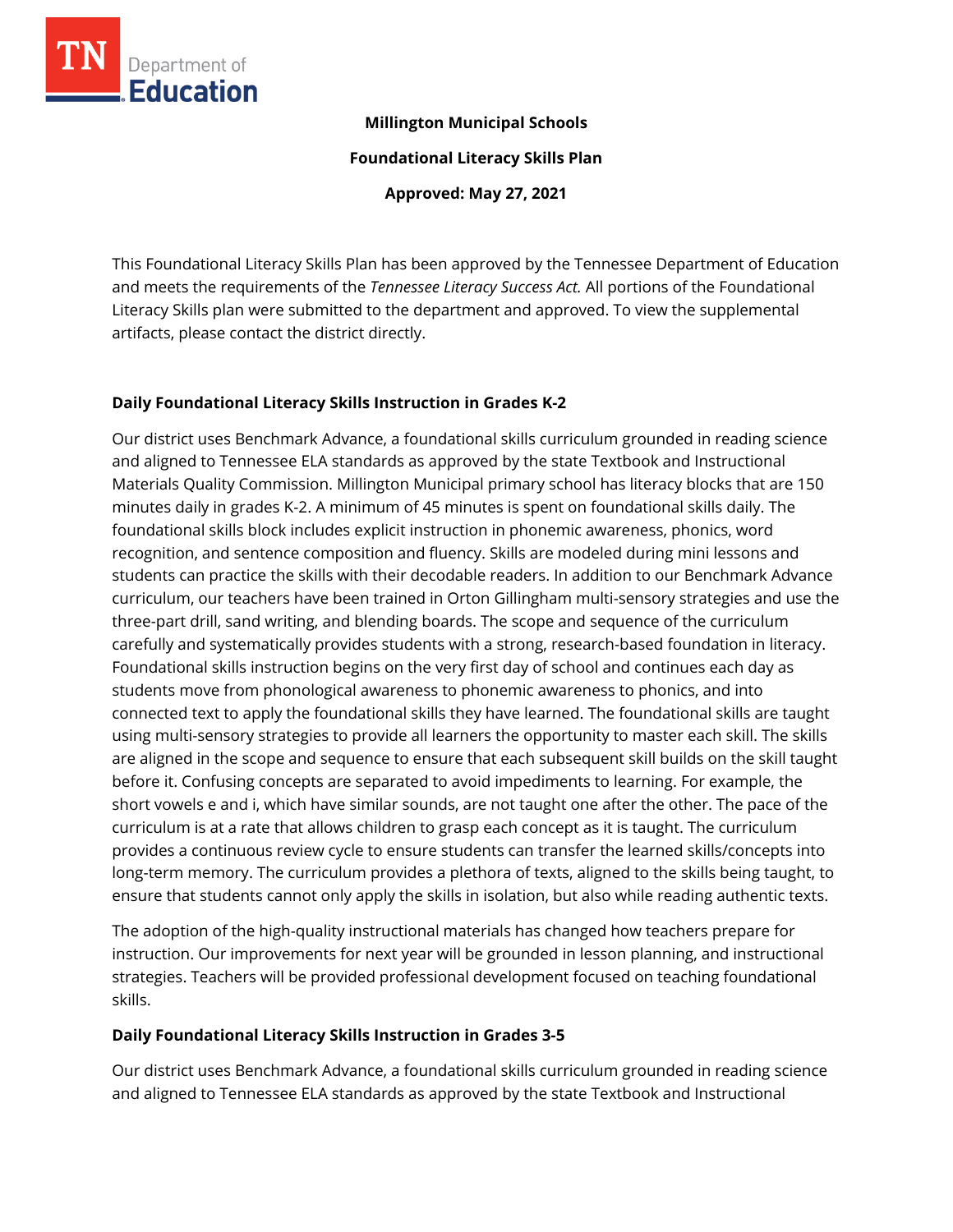Department of Education

Materials Quality Commission. Millington Municipal intermediate school has literacy blocks that are 90 minutes daily in grades 3-5. All daily instruction includes components of knowledge- building for about 60 minutes per day and foundational skills instruction that includes fluency, grammar, morphology, spelling, and writing for at least 30 minutes per day. The adopted curriculum also engages students in work around fluency, vocabulary, and comprehension. The fluency, vocabulary, and comprehension skills are not taught in isolation, but are embedded within the lesson to ensure continuity, cohesion, and connection.

Our improvements for next year are grounded in the implementation of the high-quality materials and the integration of literacy skills and knowledge. Teachers will be provided professional development focused on integrated literacy instruction.

## **Approved Instructional Materials for Grades K-2**

Benchmark - K-5 Advance

## **Approved Instructional Materials for Grades 3-5**

Benchmark - K-5 Advance

# **Universal Reading Screener for Grades K-5. This screener complies with RTI<sup>2</sup>and Say Dyslexia requirements.**

• AimsWebPlus is our universal screener in grades K-8 for benchmarking and progress monitoring and is on the state approved list. AimsWebPlus complies with the RTI2 and Say Dyslexia requirements. The screener is used to assess reading and math in the fall, winter, and spring for grades Kindergarten through fifth grade.

## **Intervention Structure and Supports**

In grades K-8, students have a designated time each day for intervention. Students scoring above the 25th percentile receive instruction on Tier 1 skills during the intervention period. Students scoring below the 25th percentile receive targeted instruction on their deficit skills in Tier 2 and Tier 3 during the intervention period. These intervention groups are taught by trained professional interventionists in small group settings where instruction is provided to focus on the students' deficit skills.

Students receiving instruction in Tier 2 and Tier 3 are progress monitored on their deficit skills weekly to determine their rate of improvement. RTI2 data teams meet each 4.5 weeks to monitor and adjust intervention as needed. During these team meetings, decisions are made for individual students in regard to the frequency, duration, and intensity of intervention services needed. If students are not making adequate progress, the RTI data team will make adjustments in the intervention provided for individual students. As their skills improve due to intervention, these students move to the next level tier for the intervention block. Conversely, if students develop deficit skills through the school year, they are moved to Tier 2 or Tier 3 intervention to receive targeted instruction on their deficit skills. These groups are fluid, and students move between tiers as needed to address their deficit skills. All intervention groups are taught by trained instructors.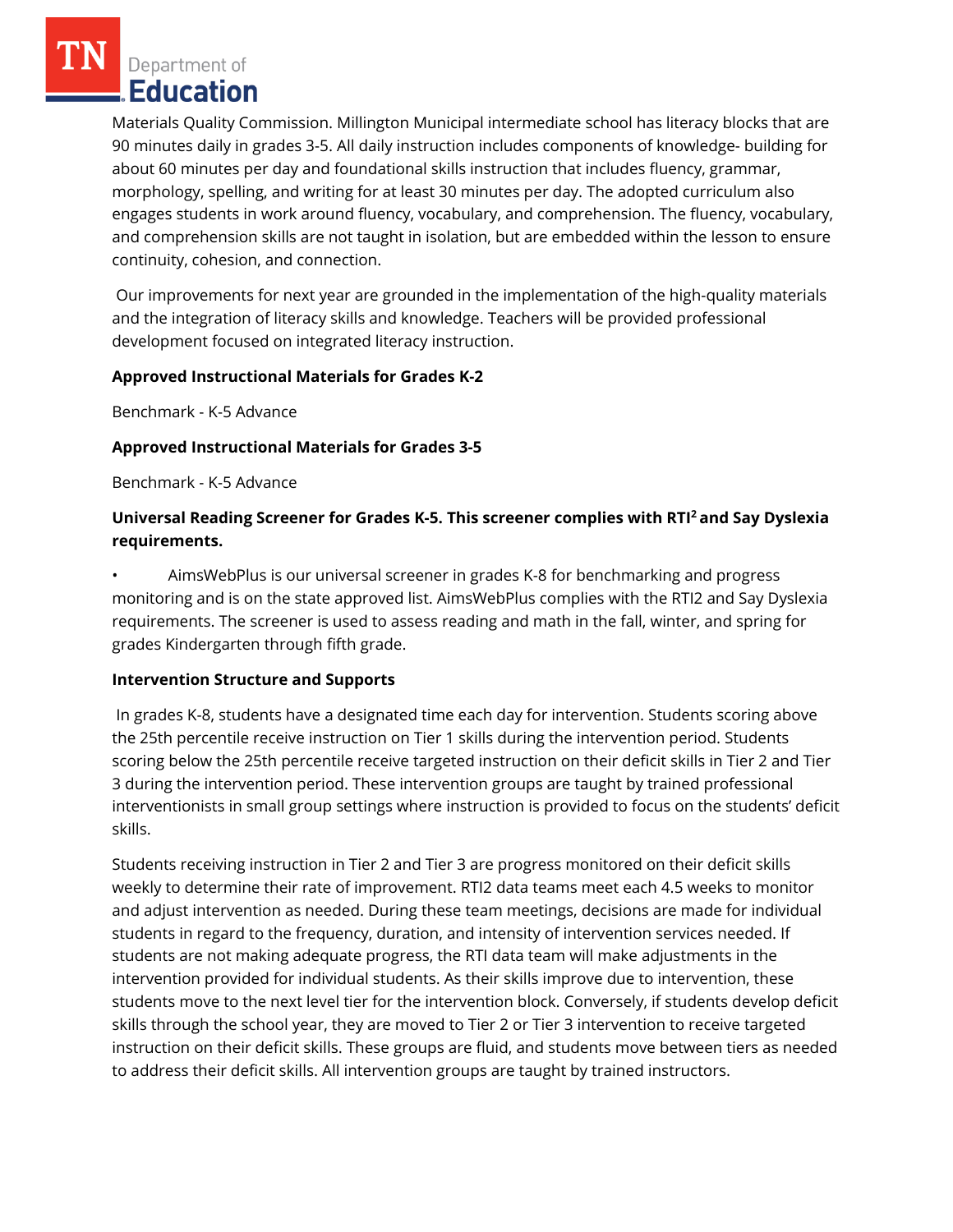Department of **Education** 

#### **Parent Notification Plan/Home Literacy Reports**

The notification process for parents is as follows:

• Following the initial benchmark testing in the Fall, parent brochures and letters are sent to parents of students who have been identified as Tier 2 or Tier 3 from the universal screening results.

o Parent notification letters include information about the specific interventions and supports that will be provided for students according to the TN RTI2 framework.

o Parent notification letters provide a clear explanation of students' skill deficits and provides a description of the intervention needed to address these gaps.

o Parent notification letters provide suggestions for "no-cost" activities for families to support student learning at home.

• Following each 4.5-week RTI2 review meetings, letters are sent to parents to update them on the progress of their child. Letters of communication include:

o Progress is as expected and RTI2 intervention will continue on the same Tier.

o Progress is good and the student will move to the next higher level of Tiered instruction.

o Progress is limited or insufficient and a change in intervention is needed.

• Following each subsequent benchmark assessment in Winter and Spring, letters are sent to parents of students who have been newly identified as Tier 2 or Tier 3 from the universal screening results.

o From the results of each benchmark screening, parents of students in grades K-3 are notified at least 3 times during the year of the results from each benchmark screening.

o Parents of students in grades 4-5 are notified at least once per year of the benchmark screening results

• Students who are identified as "at risk" for a significant reading deficiency are

o Parent notification letters also include information regarding the importance of students being able to read proficiently by the end of 3rd grade.

o Reading activities that parents may use with their students at home are also provided in this parent communication.

o Resources and information are included with this communication for parents regarding dyslexia.

## **Professional Development Plan**

• Teachers in our district will participate in the free and optional Reading 360 Early Literacy Training series developed by the Tennessee Department of Education. Our plan for providing PD for all K-5 teachers is as follows: